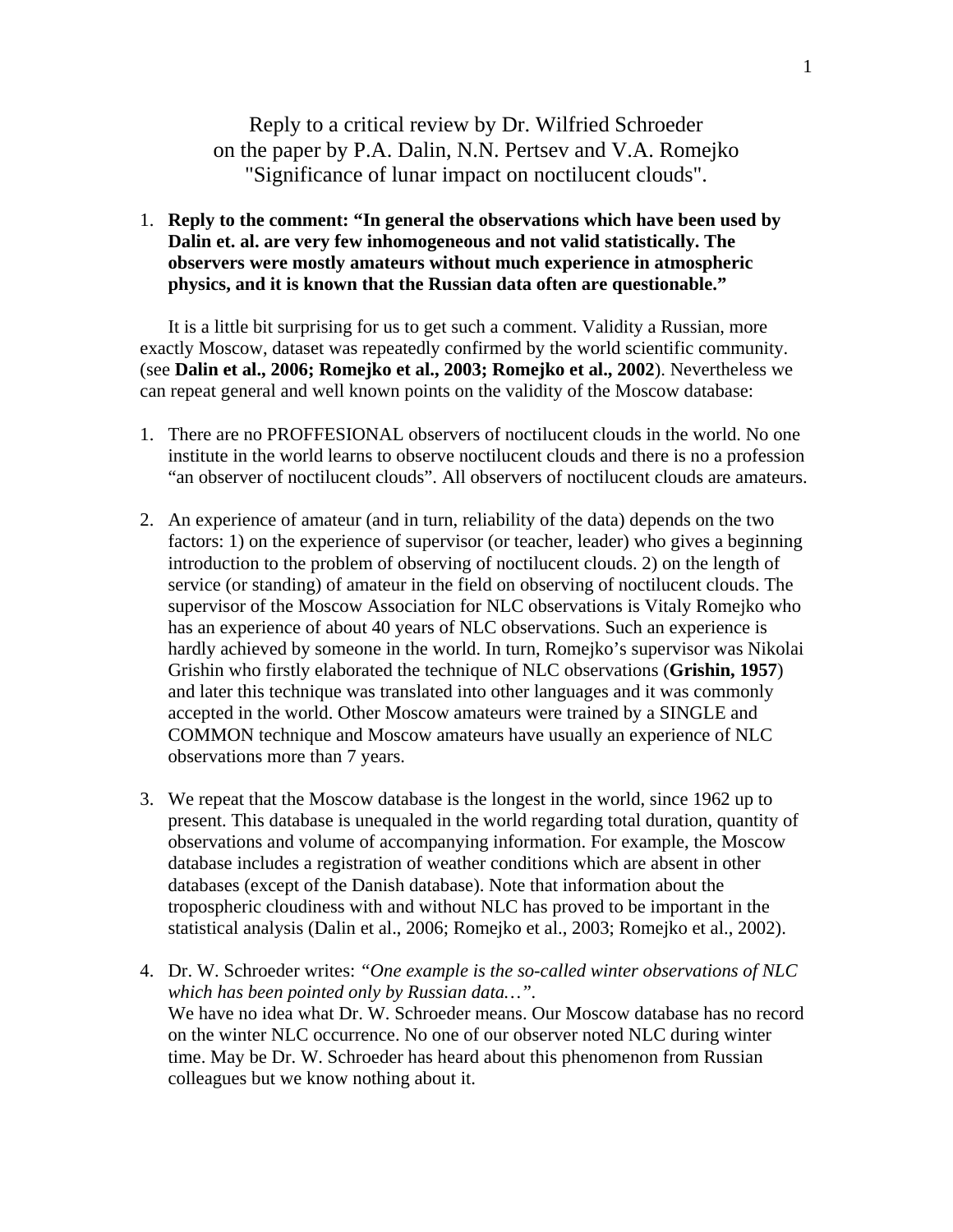5. We want to emphasis the following fact. In 1960-80's there were about **30 groups** in Russia observing NLC. We consider only the Moscow database. Please, do not mix NLC observations made in Russia with these made in Moscow.

Concerning other databases on NLC observations we can rephrase our own words from paper by **Romejko et al., 2003**: "… *all of them have one of the following shortcomings: 1. Rather short data sets (less than for three solar cycles) are subjected to the statistical analysis. 2. Diverse data received by different techniques are treated*."

## **2. Reply to comment: "Therefore all conclusion of a Lunar periodicity make no sense physically."**

This comment looks unexpected and curios, when coming from Dr. W. Schroeder, who published together with M. Gadsden a curve demonstrating an existence of connection between the Moon and NLC (Gadsden and Schroeder, 1989, pages 104-105). This comment is actually not true. Please, look carefully at the section "Discussion and Conclusions" of the reviewed paper. We provided both "traditional" mechanisms of the influence of lunar gravitational tides on the upper atmosphere (and on NLC) and "exotic" mechanisms that may have a comparable influence. We can repeat that the physical mechanism is probably described via temperature (up to 9 K) and wind variations (vertical speeds at 80-90 km height may be as much as 0.1-1 cm/s) which are caused by the propagation of lunar tides (any tide provides temperature and wind variations). Such changes of atmospheric parameters are crucial for the NLC formation (because changes in the temperature even of 1 K are crucial for the ice particle formation due to the exponential dependence of the pressure of saturated water vapor on temperature).

Dr. W. Schroeder writes: "…*The atmosphere near the mesopause is a dynamical body which is mainly controlled by the wind and temperature and these are components do not physically depend on the position of the Moon. Therefore all conclusion of a Lunar periodicity make no sense physically."*

This is not true. Any tide produces REGULAR wind and temperature variations by definition because a disturbing body has a REGULAR effect (see fundamentals of tides in the atmosphere: Chapman, S., and Lindzen, R.S., 1970). Exactly the position of the Moon (lunar phase, lunar declination and lunar distance from the Earth) has its effect on the atmosphere. Therefore there are well established different kinds of lunar tides according to the changes in lunar coordinates.

## **References:**

Chapman, S., and Lindzen, R. S., Atmospheric tides, D. Reidel Publishing Company, Dordrecht-Holland, 1970.

Dalin, P., S. Kirkwood, H. Andersen, O. Hansen, N. Pertsev, V. Romejko, Comparison of long-term Moscow and Danish NLC observations: statistical results, *Annales Geophysicae*, 24, 2841-2849, 2006.